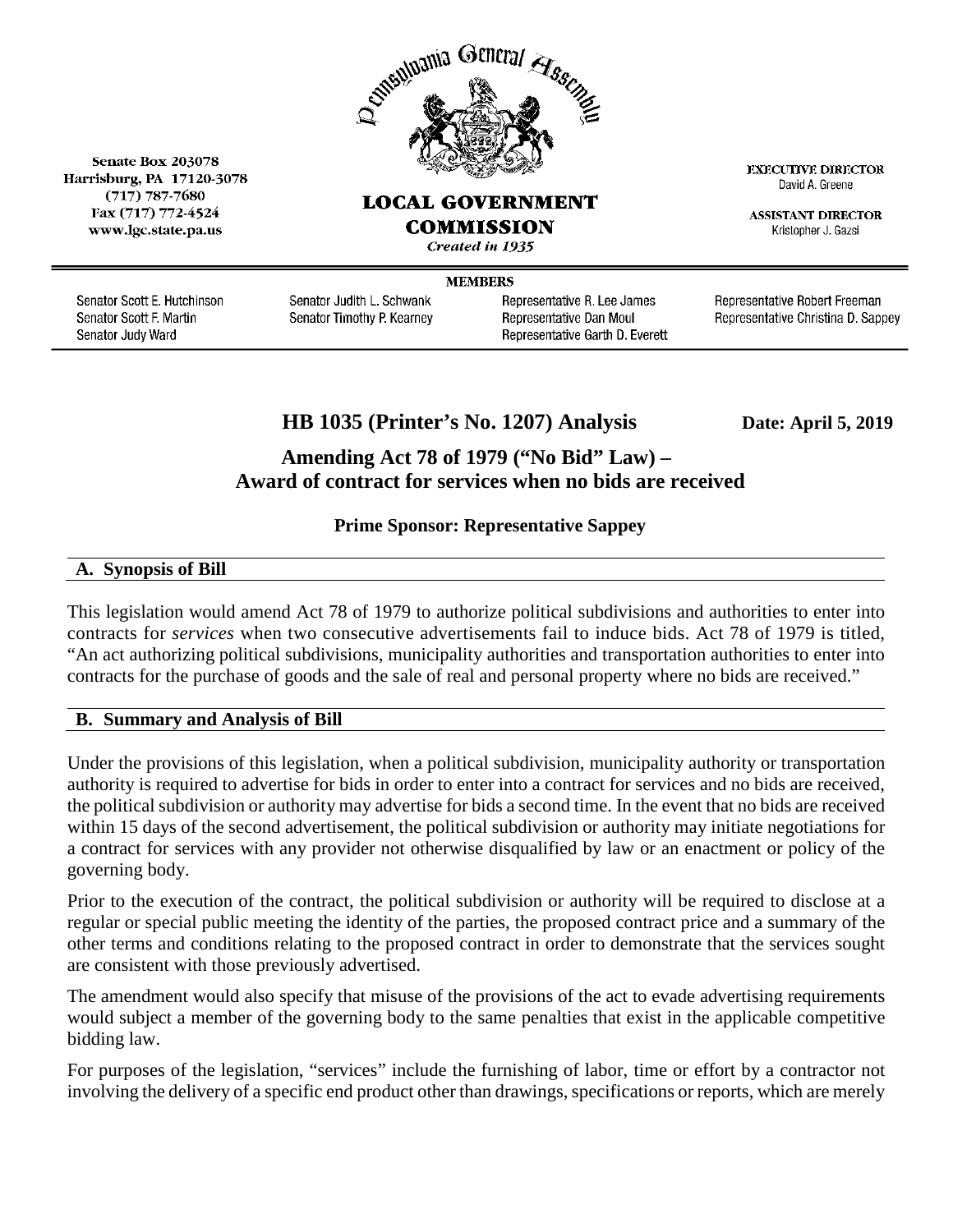## **HB 1035 (Printer's No. 1207) Analysis Date: April 5, 2019**

incidental to the required performance. The term includes the routine operation or maintenance of existing structures, buildings or real property, the repair or rehabilitation of existing infrastructure, and utility services or those services formerly provided by public utilities such as electrical, telephone, water and sewage service. The term does not include employment agreements or collective bargaining agreements.

The act would take effect in 60 days.

## **C. Relevant Current Law**

Act 78 of 1979 authorizes political subdivisions, municipal authorities and transportation authorities to enter into contracts for the *purchase of goods* and *the sale of real and personal property* when no bids are received. The law's exclusion of services means that a political subdivision or authority has no recourse to complete a project for which a bid for *services*, including construction or repairs, has been sought and not received absent someone finally responding to additional bid requests or someone agreeing to do the project at a rate below the bidding threshold.

### **D. Background of Bill**

The legislation originated from the County Commissioners Association of Pennsylvania (CCAP) in response to a situation in which a county owned an historic bridge that needed replacement, but the county was unable to secure an acceptable bid under the contracting procedure in the County Code and, therefore, was unable to replace the bridge.

### **E. Effect of Bill**

The legislation provides an authorization for political subdivisions and authorities, *but* with qualifications and penalties. The only certain fiscal impact is the cost to the municipality of the second advertisement for bids, *if* the municipality chooses to utilize the provisions of the legislation.

### **F. Issues, Policy Questions and Stakeholder Feedback**

The Pennsylvania State Association of Township Supervisors, Pennsylvania State Association of Township Commissioners, Pennsylvania State Association of Boroughs, Pennsylvania Municipal League and Pennsylvania Municipal Authorities Association, along with CCAP support the legislation.

### **G. Bill History**

In the 2017-2018 Session, this legislation was introduced in the House Session as House Bill 1364. House Bill 1364 was passed by the House on June 29, 2017 (196-0), and was given first consideration by the Senate on January 30, 2018. The bill was subsequently laid on the table where it remained upon sine die adjournment. The legislation was also introduced in the Senate during the 2017-2018 as Senate Bill 693. The bill was given first consideration by the Senate on June 6, 2017, and was subsequently laid on the table where it remained upon sine die adjournment.

In the 2015-2016 Session, this legislation was introduced in the House as House Bill 902. House Bill 902 was passed the House on November 16, 2015 (201-0). The bill was given first consideration by the Senate on May